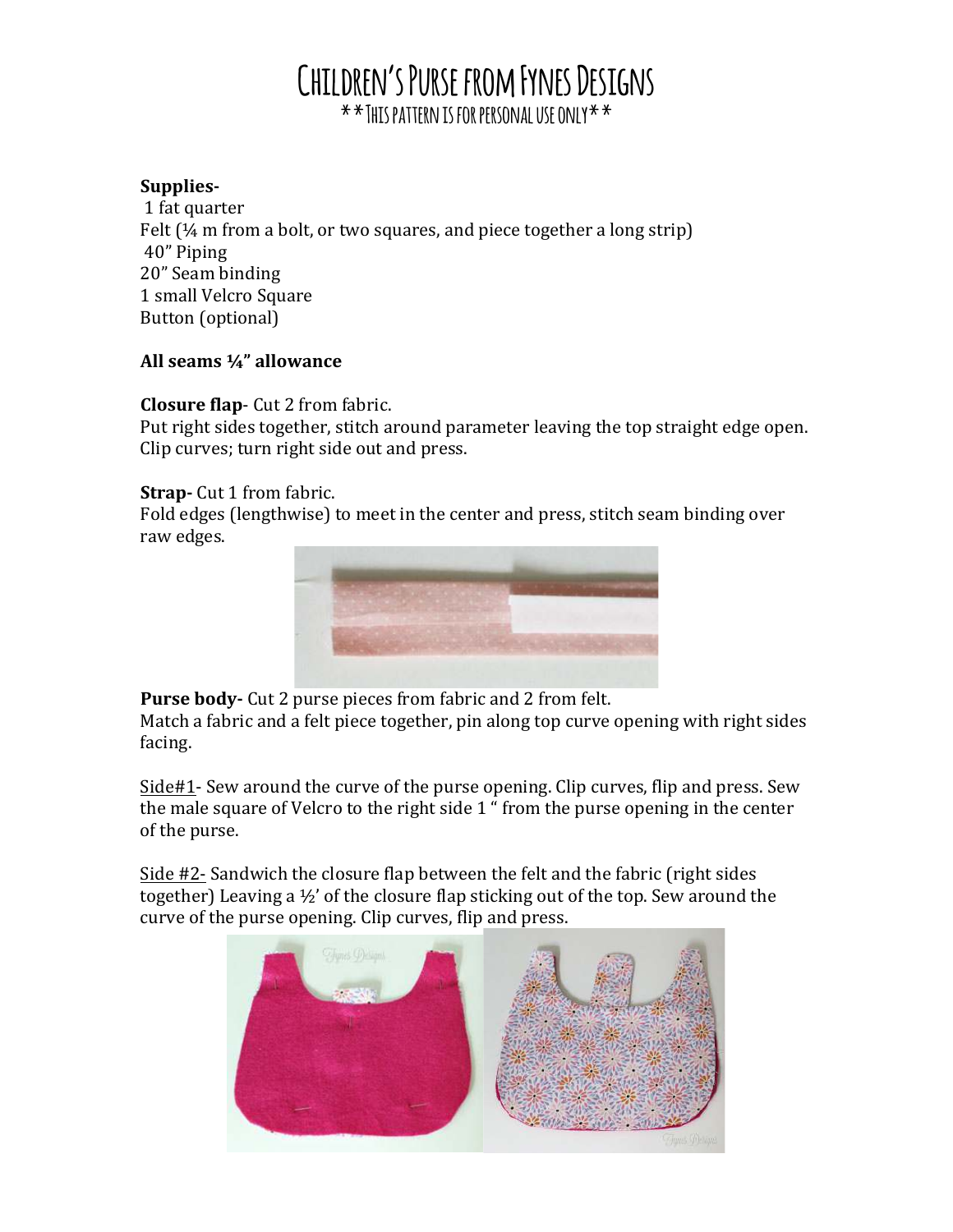Cut 2 strips of piping 19" long. Pin piping to the outside edge of the purse body side #1 with the raw edges meeting. Use the zipper foot to baste piping in place, clip curves. Repeat with sides #2.



**Purse bottom-** Cut 1 from fabric 1 from felt. With wrong sides together baste along the long edges.

Attach purse body to purse bottom- Pin the purse bottom strip to the outside edge of Side #1, with right sides together, Sew with the purse body facing up using the piping baste stitches as a guide. Repeat attaching Side #2. Use a zig zag stitch to lock the inside seams of the purse. Flip right side out.